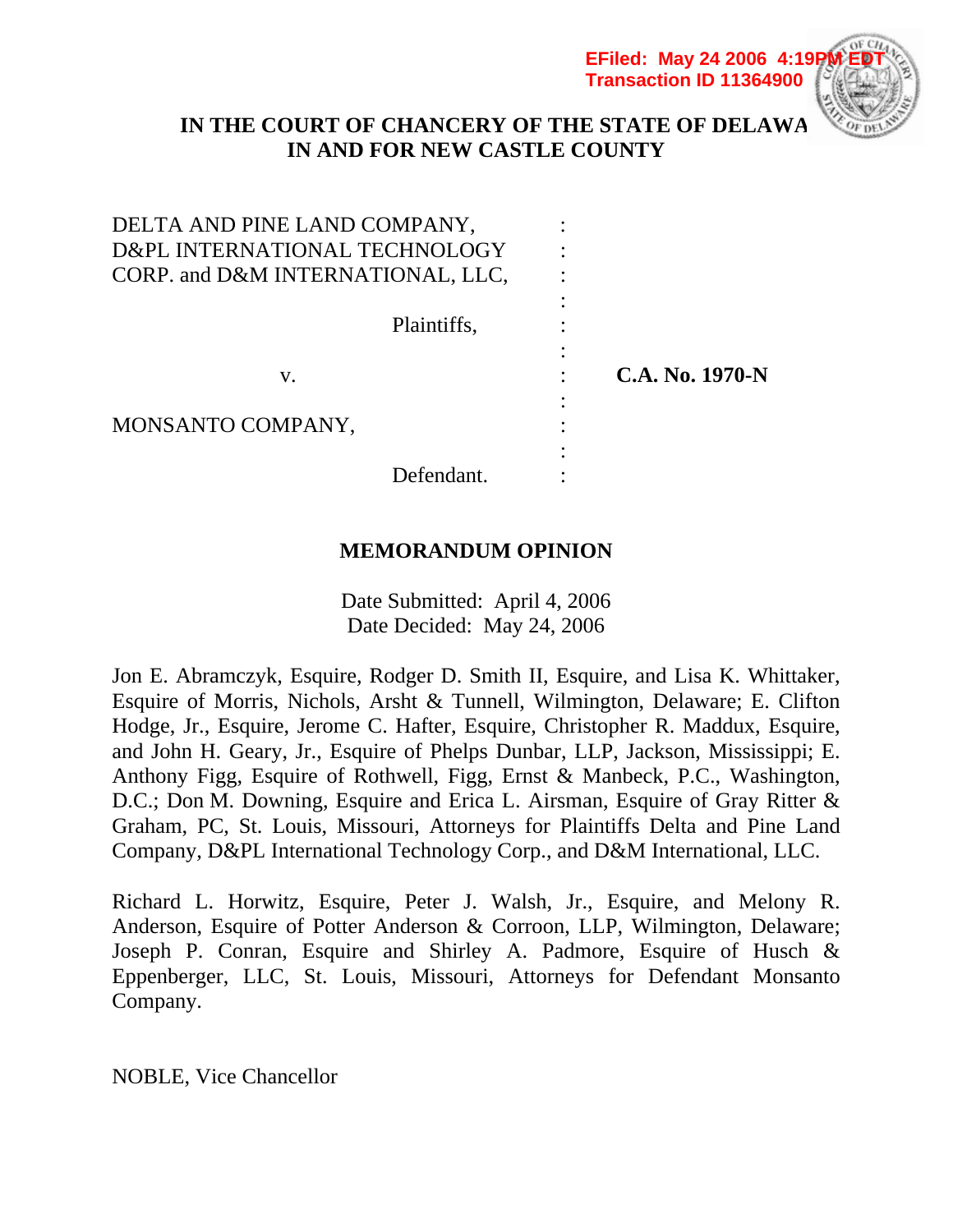**I.** 

 Defendant Monsanto Company ("Monsanto") owns or controls patents for the production of genetically-modified cotton plants that are resistant to certain insects (the "Technology"). Through the Option Agreement, Monsanto granted Plaintiff Delta and Pine Land Company ("D&PL") the option to acquire an exclusive license for its Technology in certain countries outside the United States, including Brazil.<sup>1</sup> By the License Agreement,<sup>2</sup> Monsanto granted an exclusive license to D&PL for use of the Technology in Brazil.

 The Brazilian government did not approve use of cottonseed produced with the Technology until March 2005. Before then, however, cottonseed produced with the Technology had been brought into Brazil without authorization. Because one seed can yield 100 seeds and those seeds produce plants with the beneficial characteristics conferred by the Technology, Monsanto's intellectual property rights in the Technology are threatened by the "bootleg" seed.

 In an effort to protect those rights, Monsanto developed its indemnity collection system ("ICS"), which involves the testing of harvested cotton at cotton gins and the collection of a penalty from growers who lack evidence of an appropriate license for the Technology.

<sup>&</sup>lt;sup>1</sup> Option Agreement effective as of the 2nd day of February, 1996, between Monsanto Company and Delta and Pine Land Company. Compl. Ex. A. References to D&PL include its related entities, Plaintiffs D&PL International Technology Corp. and D&M International, LLC. For present purposes, there is no reason to distinguish among the D&PL entities.

<sup>&</sup>lt;sup>2</sup> Bollgard  $\overline{\textcircled{8}}$  Gene License Agreement, dated as of June 7, 2002. Compl. Ex. B.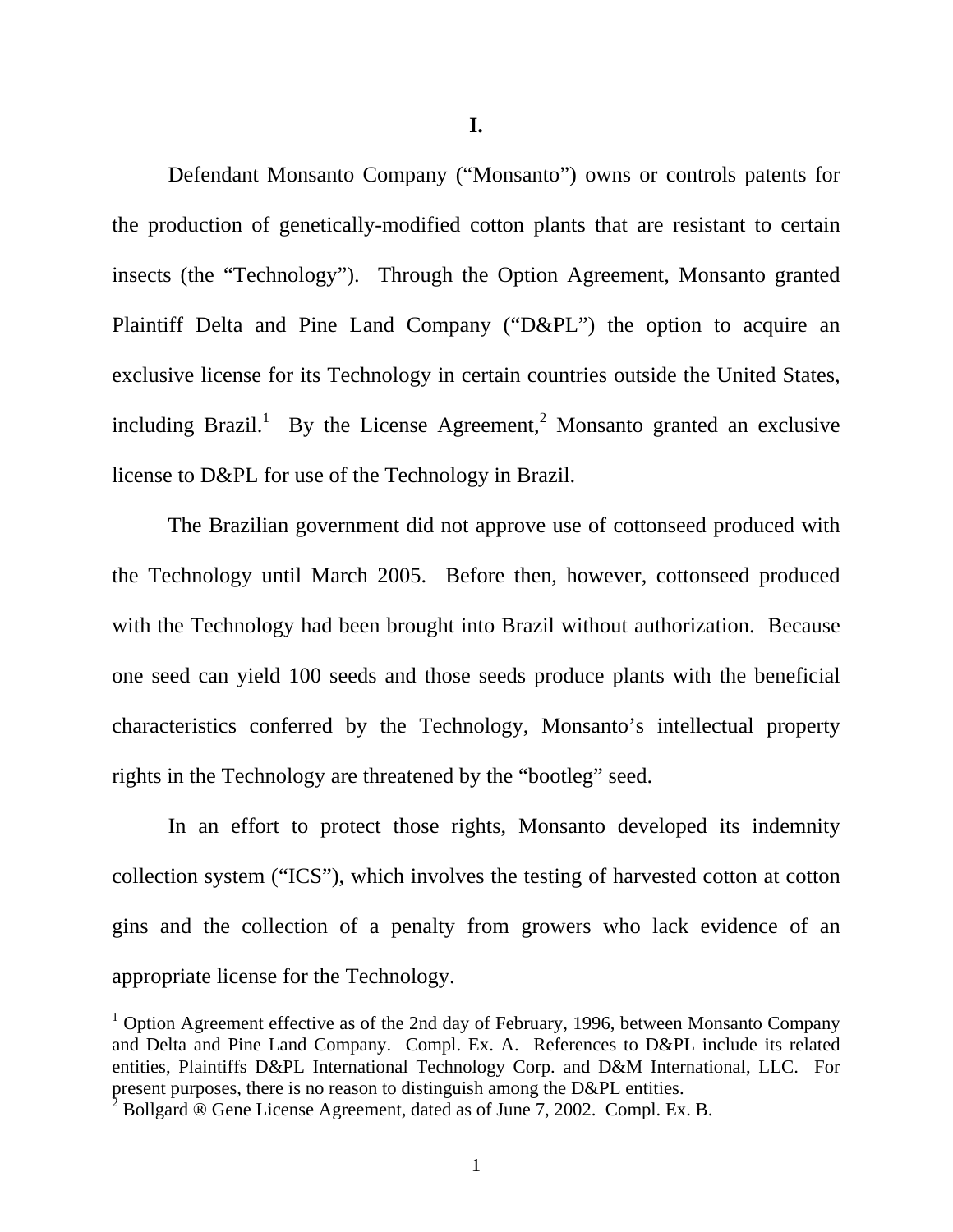D&PL objects to implementation of the ICS out of a fear that the ICS would become an alternative for growers who would then not acquire the seed (or the necessary license) from D&PL. In essence, according to D&PL, the ICS will deny it the benefits of its exclusive license agreement in Brazil because it will not share in the funds collected under the ICS. Before the Court is the question of whether the parties have agreed to resolve their dispute over implementation of the ICS through binding arbitration. D&PL maintains that it is entitled to arbitrate its dispute; Monsanto asserts that it is under no duty to arbitrate the dispute and, instead, is entitled to have it resolved in the courts.

# **II.**

The License Agreement, at § 14.11, provides in part:

#### 14.11 DISPUTE RESOLUTION:

 (a) Any claim, dispute, difference or controversy between the parties arising out of, or relating to, this Agreement which cannot be settled by mutual understanding between the parties (a "DISPUTE") shall be submitted within thirty (30) days of such DISPUTE to a panel consisting of a senior executive nominated by each party (the "PANEL"). Such PANEL shall meet and use reasonable efforts to resolve said Dispute.

 (b) If the DISPUTE cannot be resolved within thirty (30) days of submission to the PANEL, then the DISPUTE shall be finally settled by binding arbitration in accordance with the provisions of Section 10.11 of the OPTION AGREEMENT.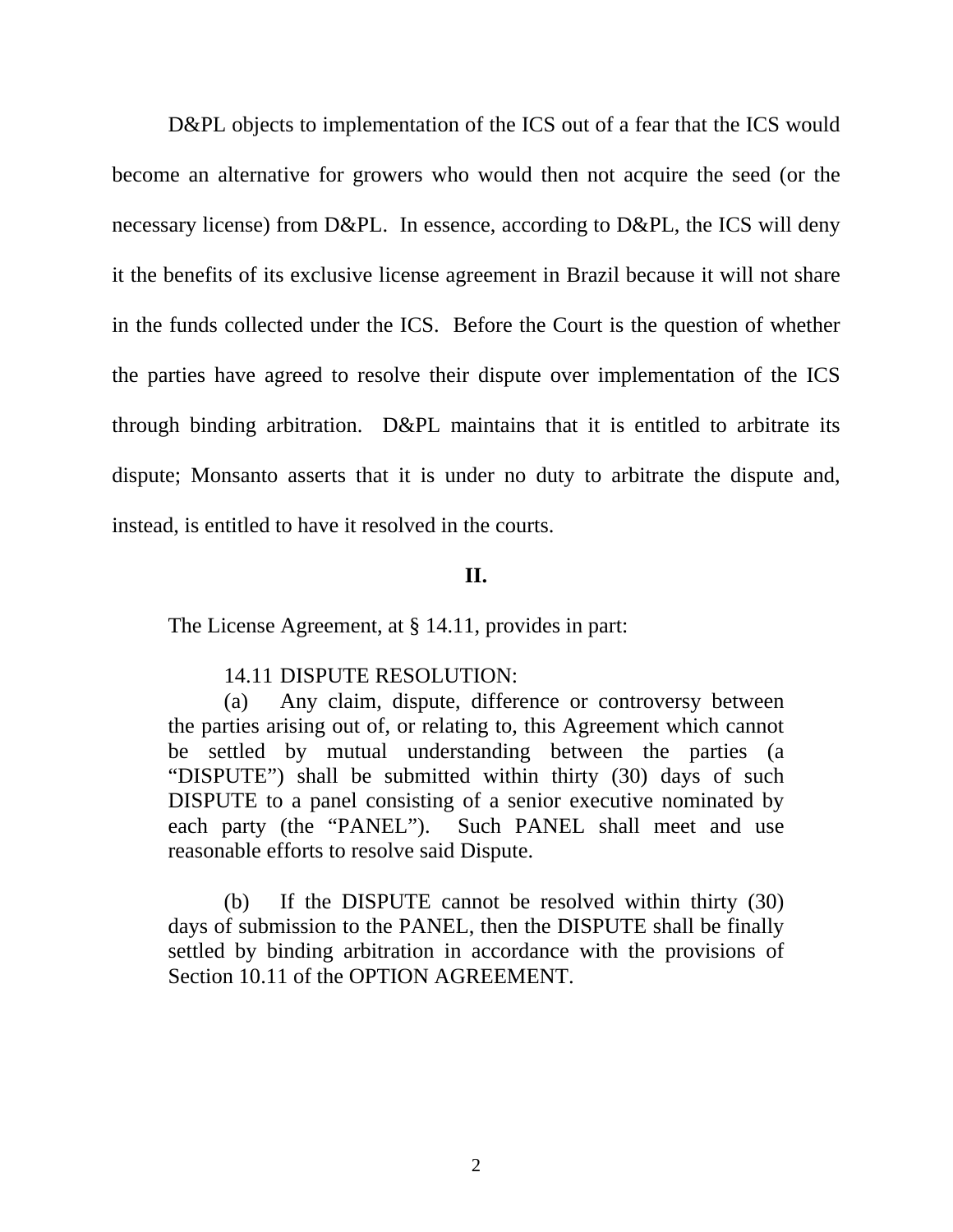The Option Agreement, at § 10.11, provides in part:

# 10.11 DISPUTE RESOLUTION:

 (a) Any claim, dispute, difference or controversy between the parties not relating to issues involving patent rights arising out of, or relating to, this Agreement which cannot be settled by mutual understanding between the parties (a "Dispute") shall be submitted within thirty (30) days of such Dispute to a panel consisting of a senior executive nominated by each party (the "Panel"). Such Panel shall meet and use reasonable efforts to resolve said Dispute.

 (b) If the Dispute cannot be resolved within thirty (30) days of submission to the Panel, then any party may invoke the following arbitration rights:

- (1) The Dispute shall be referred to arbitration under the rules of the American Arbitration Association (AAA) to the extent that such rules are not inconsistent with the provisions of this Subsection 10.11. Judgment upon the award of the arbitrators may be entered in any court having jurisdiction thereof or application may be made to such court for a judicial confirmation of the award and an order of enforcement, as the case may be. . . .
- (2) The independent arbitration panel shall consist of three (3) independent arbitrators, one (1) of whom shall be appointed by each party involved in the Dispute. In the event that one (1) party does not designate an arbitrator, the other party(ies) may request the Executive Secretary of the AAA to designate an arbitrator for such party. The two (2) arbitrators thus appointed shall choose an additional arbitrator so that the arbitration panel shall consist of three (3) arbitrators; provided, however, that, if the arbitrators selected are unable to agree on the appointment of such additional arbitrator, any of the selected arbitrators may petition the Executive Secretary of the AAA to make the appointment of the additional arbitrator; and
- (3) The place of arbitration shall be Memphis, Tennessee.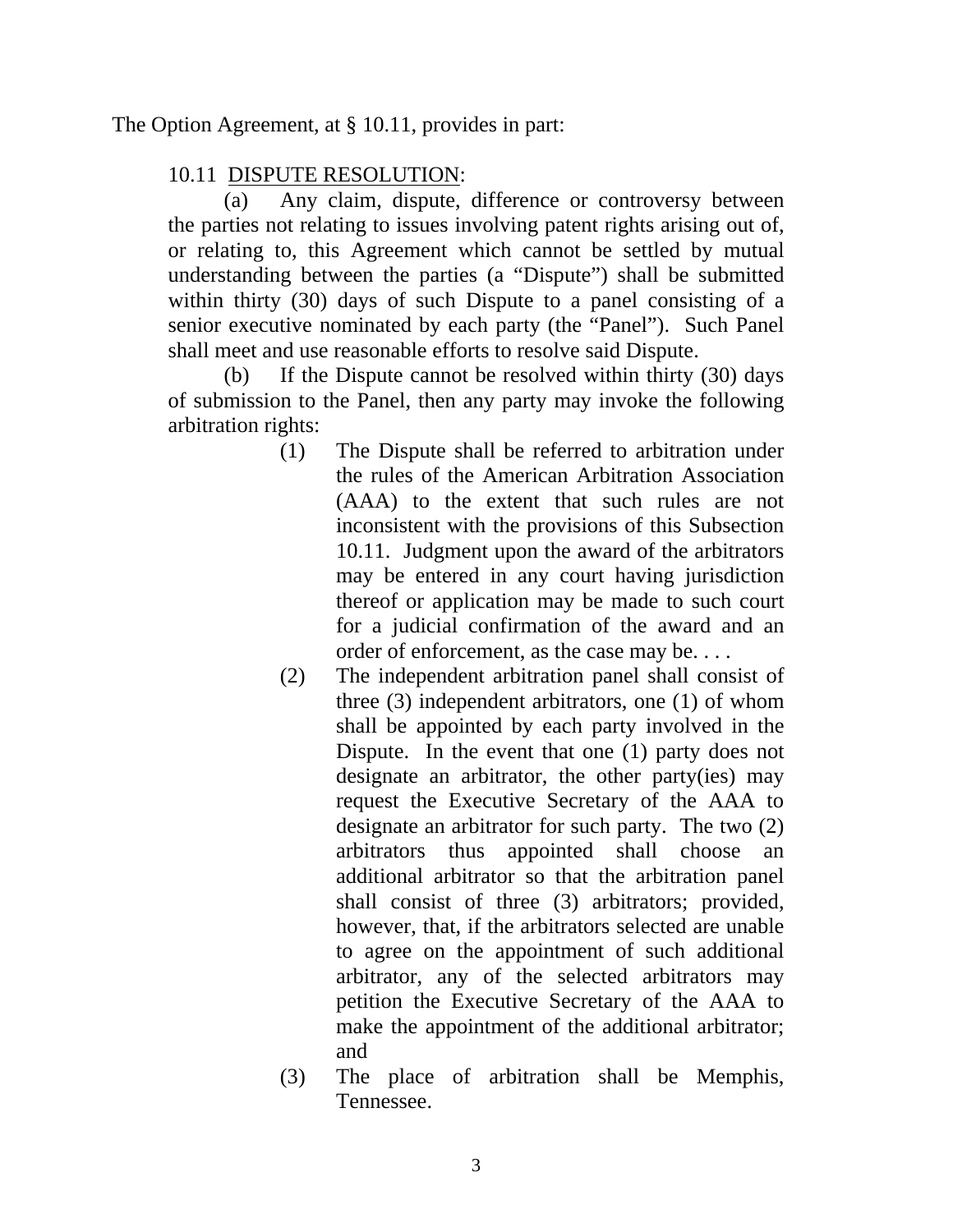(c) Pending resolution of any Dispute, each party involved in the dispute shall make every reasonable effort to minimize adverse economic consequences to the parties under this Agreement and the other RELATED AGREEMENTS which would result from any delays caused by attempts to resolve the Dispute. Such reasonable effort shall include, without limitation, continued performance of relevant obligations under a reservation of rights in lieu of termination and nonperformance, and nothing contained in this Subsection 10.11 shall serve to preclude any party from its right to seek any other remedy at law.<sup>3</sup>

#### **III.**

 On February 17, 2006, D&PL demanded that Monsanto "cease and desist" from implementing the ICS. Monsanto, in turn, filed suit on February 22, 2006, in the Circuit Court for St. Louis County, Missouri, seeking, *inter alia*, declaratory relief confirming that it is entitled to implement the ICS and that the ICS would not violate the License Agreement. On March 1, 2006, D&PL filed its action in this Court.<sup>4</sup> It sought an order compelling the parties to arbitrate their dispute and an injunction against implementation of the ICS until the dispute could be resolved in the arbitration forum. On March 17, 2006, this Court stayed, under the *McWane* doctrine,<sup>5</sup> that portion of this action by which  $D\&PL$  sought injunctive relief against implementation of the ICS, but it allowed the effort to secure an order

<sup>&</sup>lt;sup>3</sup> Both the License Agreement (at ¶ 14.9) and the Option Agreement (at ¶ 10.9) provide for interpretation under Delaware law.

 $4$  The License Agreement (at § 14.11) provides for submission of any dispute for resolution to a panel consisting of a senior executive from each side prior to arbitration. D&PL sought to satisfy this requirement by its letter to Monsanto, dated March 10, 2006. *See* Def.'s Ans. Br. in Opp. to Pls.' Mot. for Summ. J. at Ex. 2.

<sup>5</sup> *McWane Cast Iron Pipe Corp. v. McDowell-Wellman Eng. Co.*, 263 A.2d 281 (Del. 1970).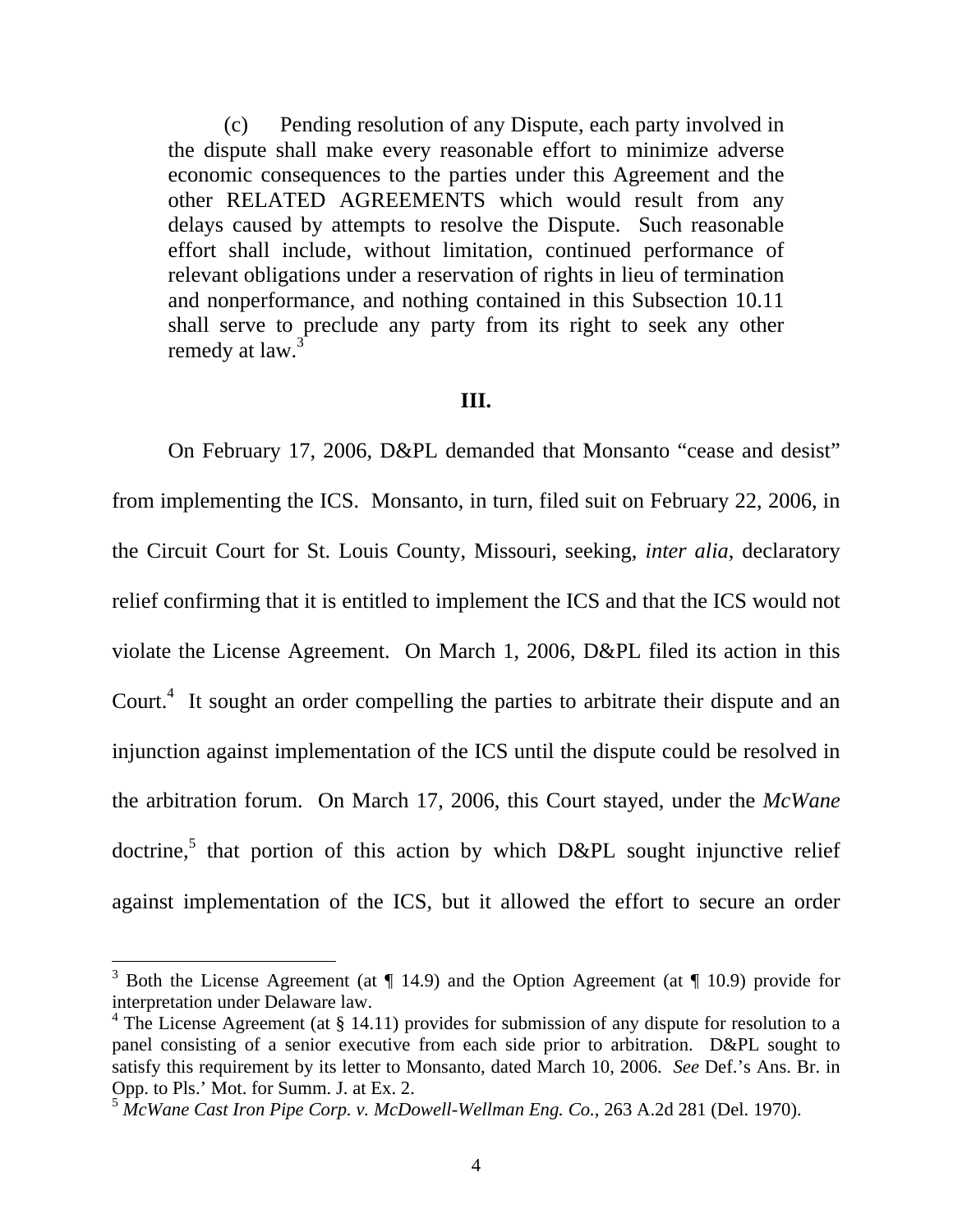compelling arbitration to proceed because of its prediction that Missouri courts would decline to exercise subject matter jurisdiction over that claim. Thereafter, D&PL gave notice to Monsanto of its intent to seek a preliminary injunction against the ICS in the Missouri litigation, but it has not pursued that effort. On March 27, 2006, D&PL filed its demand for arbitration of the dispute with the American Arbitration Association.6

#### **IV.**

D&PL has moved for summary judgment; the granting of that motion would require the parties to arbitrate their dispute. By Court of Chancery Rule 56(c), summary judgment may be granted if the moving party meets its burden of establishing "that there are no genuine issues of material fact and . . . [it] is entitled to judgment as a matter of law."<sup>7</sup>

### **V.**

Although public policy favors resolution of disputes through arbitration,<sup>8</sup> "[a]rbitration is a matter of contract, and a party cannot be required to submit to

 $6$  D&PL's demand for arbitration requests the arbitrators to resolve the question of the arbitrability of the dispute. Neither side, however, has urged this Court to defer to the arbitrators the question of arbitrability.

<sup>7</sup> *See Newtowne Village Serv. Corp. v. Newtowne Rd. Dev. Co.*, 772 A.2d 172, 175 (Del. 2001). No material facts are in dispute.

<sup>8</sup> *See, e.g.*, *Howsam v. Dean Witter Reynolds, Inc.*, 537 U.S. 79, 83 (2002); *James & Jackson, LLC v. Willie Gary, LLC*, 2006 WL 659300 (Del. Mar. 14, 2006).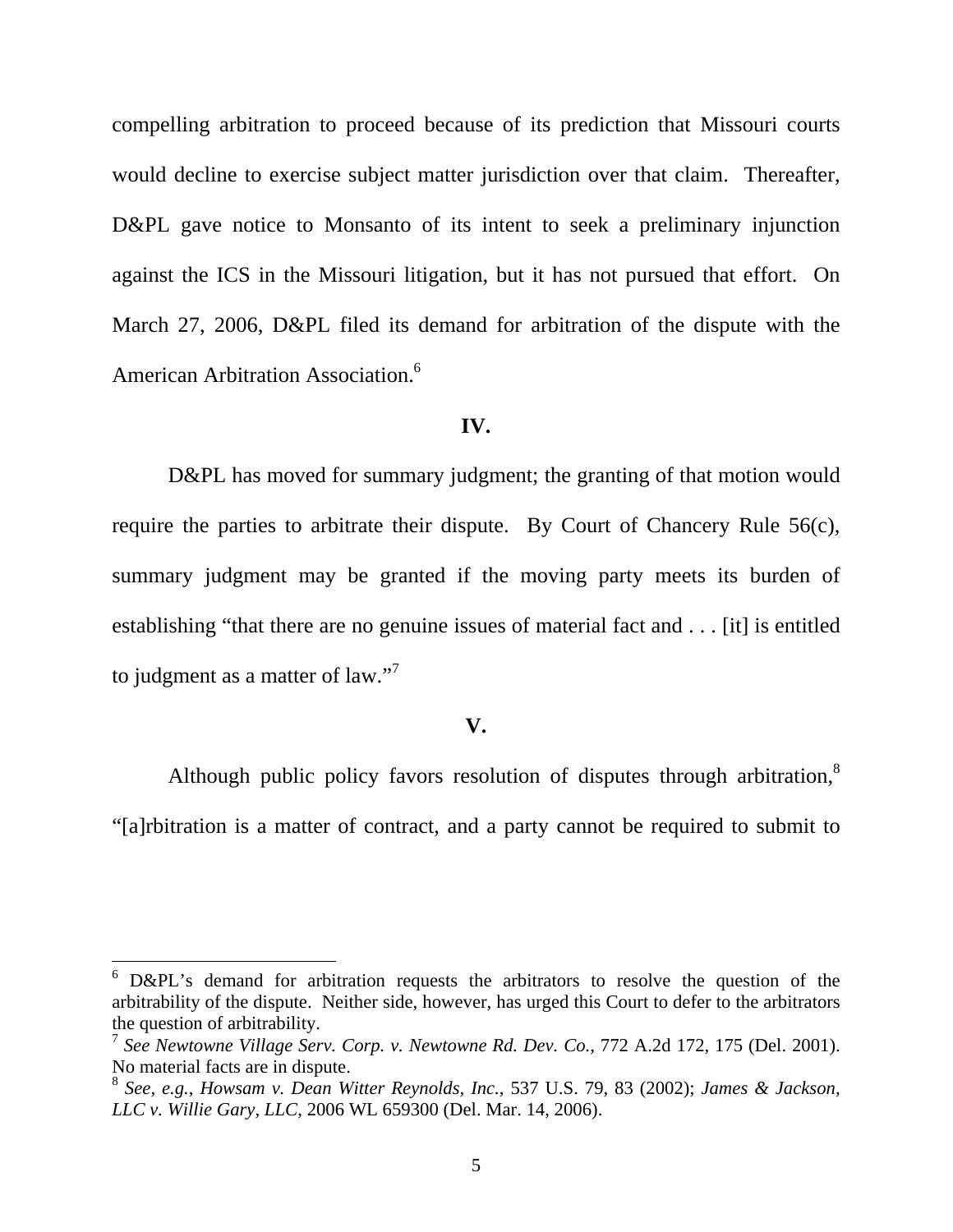arbitration any dispute which [it has] agreed not to submit."<sup>9</sup> The question of whether parties have agreed to submit their dispute to arbitration is governed by "basic principles of contract interpretation."<sup>10</sup> "The primary goal of contract interpretation is to 'attempt to fulfill, to the extent possible, the reasonable shared expectations of the parties at the time they contracted."<sup>11</sup> The Court's first task is to determine, after a review of the entire agreement, whether the intent of the parties can be ascertained from the expressed words they chose or, in the alternative, whether the agreement is ambiguous.<sup>12</sup> If the terms of the agreement are "clear on their face," the Court will give them the meaning that would be ascribed by a reasonable third party. If the language is ambiguous, then the Court may consider extrinsic evidence. Language is ambiguous if it is "fairly susceptible of different interpretations  $\dots$ ."<sup>13</sup>

# **VI.**

 The License Agreement, under which the differences between the parties over the ICS have arisen, plainly evidences the parties' intent that their disputes

<sup>9</sup> *Willie Gary, LLC v. James & Jackson, LLC*, 2006 WL 75309, at \*5 (Del. Ch. Jan. 10, 2006) (quoting *Bonham v. HBW Holdings, Inc.*, 2005 WL 3589419, at \*9 (Del. Ch. Dec. 23, 2005)), *aff'd*, 2006 WL 659300 (Del. Mar. 14, 2006).

<sup>10</sup> *Parfi Holding AB v. Mirror Image Internet, Inc.*, 817 A.2d 149, 156 (Del. 2002).

<sup>11</sup> *Comrie v. Enterasys Networks, Inc.*, 837 A.2d 1, 13 (Del. Ch. 2003) (quoting *U.S. West, Inc. v. Time Warner, Inc.*, 1996 WL 307445, at \*9 (Del. Ch. June 6, 1996)).

<sup>12</sup> *See, e.g.*, *In re Explorer Pipeline Co.*, 781 A.2d 705, 713 (Del. Ch. 2001).

<sup>13</sup> *Eagle Indus., Inc. v. DeVilbiss Health Care, Inc.*, 702 A.2d 1228, 1232 (Del. 1997). Monsanto argues that the agreements unambiguously make arbitration discretionary with the parties. Alternatively, Monsanto argues that the agreements are ambiguous as to whether arbitration is mandatory. Monsanto, however, has not identified any extrinsic evidence that would be helpful in resolving any ambiguity which may exist.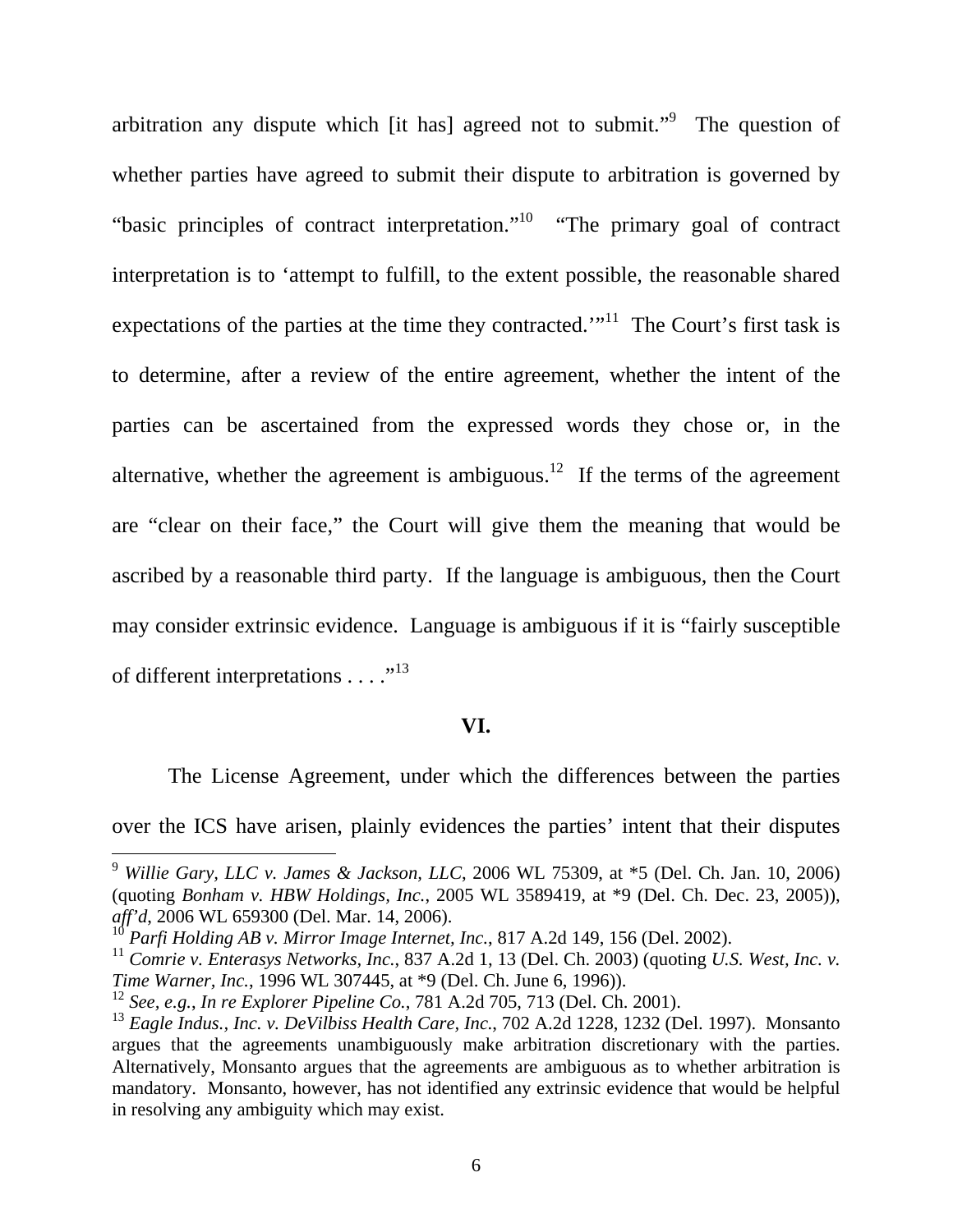would be resolved in the arbitration forum. It provides that any Dispute<sup>14</sup> "shall be finally settled by binding arbitration  $\dots$ ." To this point, the language is unequivocal. The parties, however, did not stop there. Instead, they also agreed that the dispute "shall be finally settled by binding arbitration in accordance with the provisions of § 10.11 of the Option Agreement." Thus, it is necessary to look beyond the License Agreement, to the Option Agreement, which provides the grounds for Monsanto's arguments that it is not obligated to submit to arbitration any dispute that it may have with D&PL regarding implementation of the ICS.<sup>15</sup>

### **VII.**

 First, the Option Agreement limits its definition of "dispute" to any controversy "not relating to issues involving patent rights." Monsanto argues that the ICS will protect its patent rights and, thus, the dispute necessarily addresses "issue[s] involving patent rights." In a sense, every disagreement among the

<sup>&</sup>lt;sup>14</sup> The parties, in the License Agreement (at  $\S$  14.11), defined a "Dispute" as "[a]ny claim, dispute, difference or controversy between the parties arising out of, or relating to [the license] agreement which cannot be settled by a mutual understanding between the parties." Monsanto does not dispute that the dispute over implementation of the ICS is a Dispute as defined in the License Agreement.

 $15$  The interplay between the Option Agreement and the License Agreement is significant. The binding arbitration of the License Agreement is to be "in accordance with" the provisions of § 10.11 of the Option Agreement. Monsanto, citing *Penn Mutual Life Ins. Co. v. Oglesby*, 695 A.2d 1146 (Del. 1997), a matter involving the interpretation of an insurance policy, seeks to equate the phrase "in accordance with" to "subject to." Monsanto then suggests that the arbitration provision of the License Agreement is subordinate to and controlled by the Option Agreement. The drafters could have chosen the phrase "subject to"; they did not. Instead, they chose "in accordance with," a phrase instructing readers to read the agreements together and not with one controlling the other. More importantly, "in accordance with" is a phrase that, by its plain meaning in this context, links the duty to arbitrate set forth in the License Agreement with the process for arbitration set forth in the Option Agreement.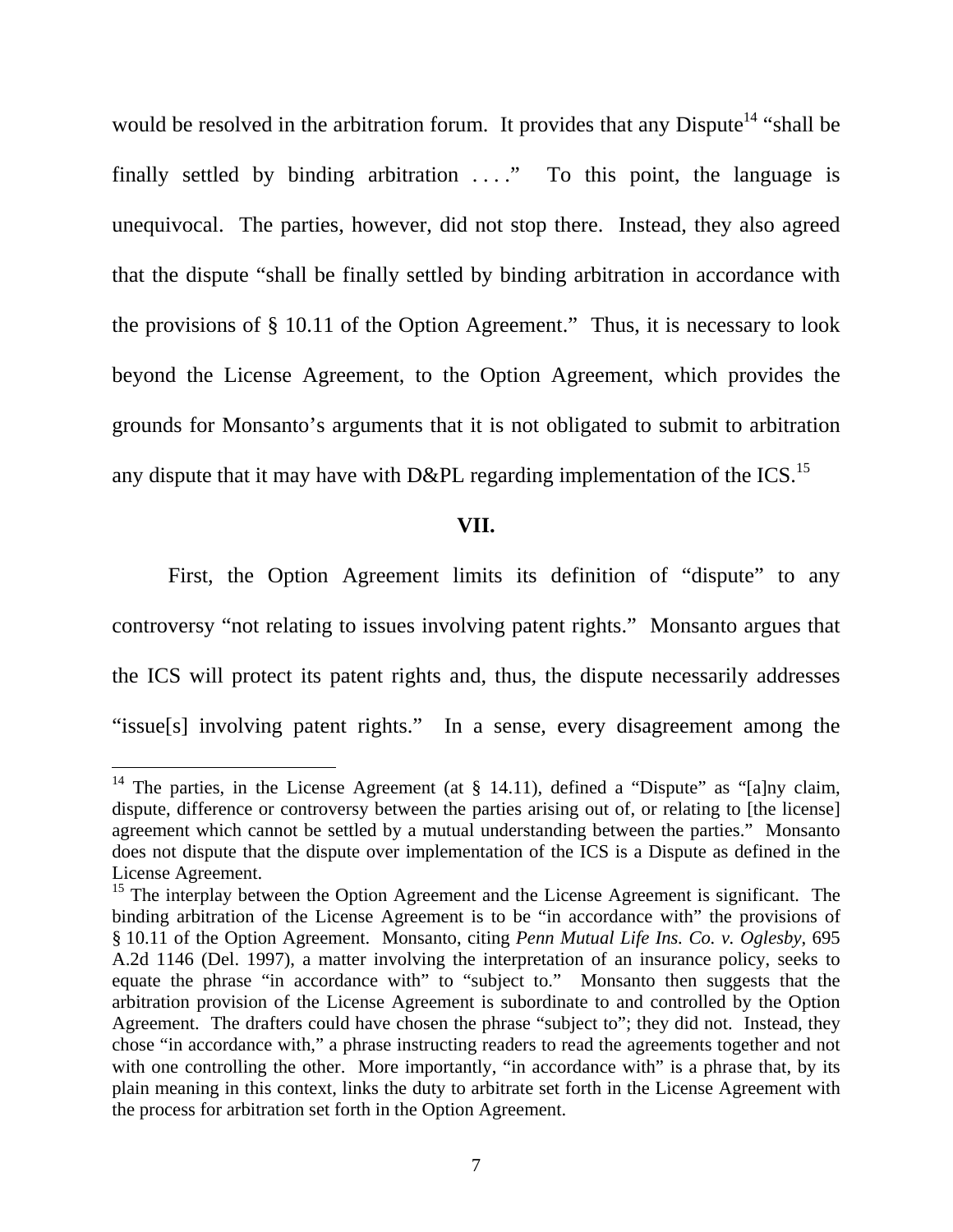parties under the License Agreement or the Option Agreement involves patent rights because, but for those patent rights, there would be no agreements. The relationship of the parties was established for the purpose of marketing seeds created with the use of the Technology. Accordingly, a broad reading of the patent rights exclusion would subsume the parties' intent to arbitrate any issue. D&PL does not contest the validity of any of Monsanto's patent rights. Instead, D&PL seeks protection of its commercial rights under the License Agreement. As such, the exclusion of disputes relating to issues involving patent rights from the scope of the arbitration obligation does not restrict D&PL's right to seek arbitration of the dispute involving implementation of the  $ICS<sup>16</sup>$ .

 Second, Monsanto directs the Court to § 10.11(c) of the Option Agreement which provides that "nothing contained in this Subsection 10.11 shall serve to preclude any party from its right to seek any other remedy at law," and argues that this provision eviscerates D&PL's right to mandatory arbitration otherwise apparently established in the License Agreement. Initially, the License Agreement refers to the Option Agreement in order that the "binding arbitration" may be "in accordance with the provisions of § 10.11 of the Option Agreement." The duty to arbitrate is established through the License Agreement. It is not necessarily any

<sup>&</sup>lt;sup>16</sup> It may be worth noting in passing that this distinction is consistent with the broad understanding that disputes involving patent claims are within the exclusive jurisdiction of the federal courts, *see* 28 U.S.C. § 1338(a), but that state courts have jurisdiction to resolve disputes arising out of licensing agreements.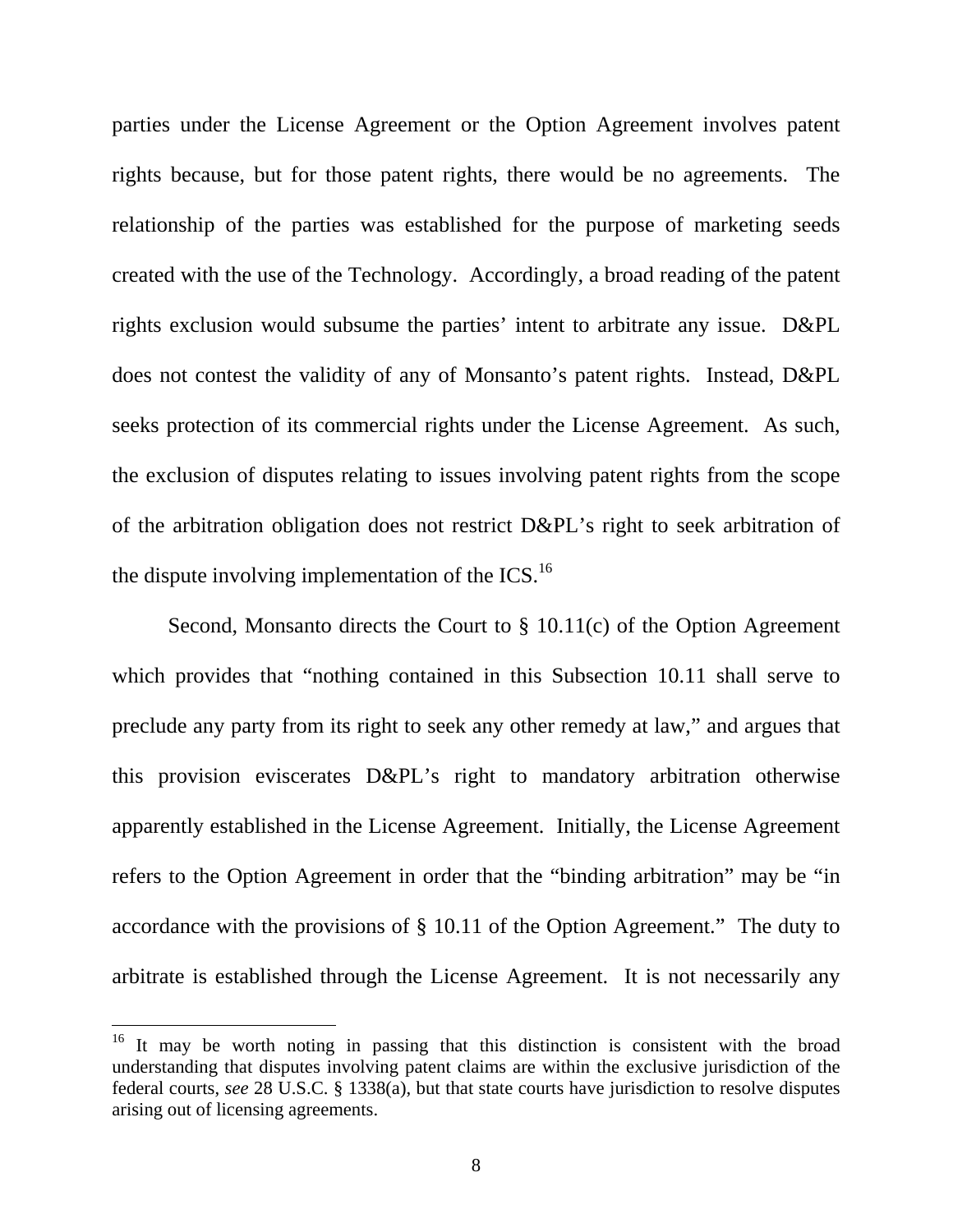provision of the Option Agreement that would require arbitration here. Thus, the limiting language in § 10.11(c), while it might limit other requirements of the Option Agreement, does not necessarily limit the scope of the arbitration provision in the License Agreement. Moreover, to read the exclusionary language as Monsanto does would deprive the arbitration provision of the License Agreement of any substance. It is, of course, a familiar principle that contracts must be interpreted in a manner that does not render any provision "illusory or meaningless."<sup>17</sup> The exclusion allows a party "to seek any other *remedy* at law." There are remedies to which a party may be entitled and which cannot be provided—either substantively or in timely fashion—by the arbitration process. Attachment and comparable procedural devices, such as lis pendens (a device not likely to benefit the parties here), may be within the scope of the exclusionary language.<sup>18</sup> In short, it is possible to have a mandatory arbitration provision and, at the same time, give some meaning to the exclusionary language. The obverse, however, is not true. If the exclusionary language is to be read as suggested by

<sup>17</sup> *O'Brien v. Progressive N. Ins. Co.*, 785 A.2d 281, 287 (Del. 2001). This also captures the notion that courts must consider the contract "in its entirety" and seek to reconcile all of the provisions of the agreement. *In re Cencom Cable Income Partners, L.P. Litig.*, 2000 WL 640676, at \*5 (Del. Ch. May 5, 2000).

<sup>18</sup> *Cf. Dunn Indus. Group, Inc. v. City of Sugar Creek*, 112 S.W.3d 421, 429 (Mo. 2003). Monsanto contends that its application for declaratory relief in the Missouri action seeks a comparable, specific remedy. The determination which Monsanto hopes to obtain in those proceedings, however, could be accomplished through the arbitration process. Moreover, almost any dispute can be characterized in a fashion that would allow for declaratory relief, a proposition that would vitiate any provision calling for mandatory arbitration.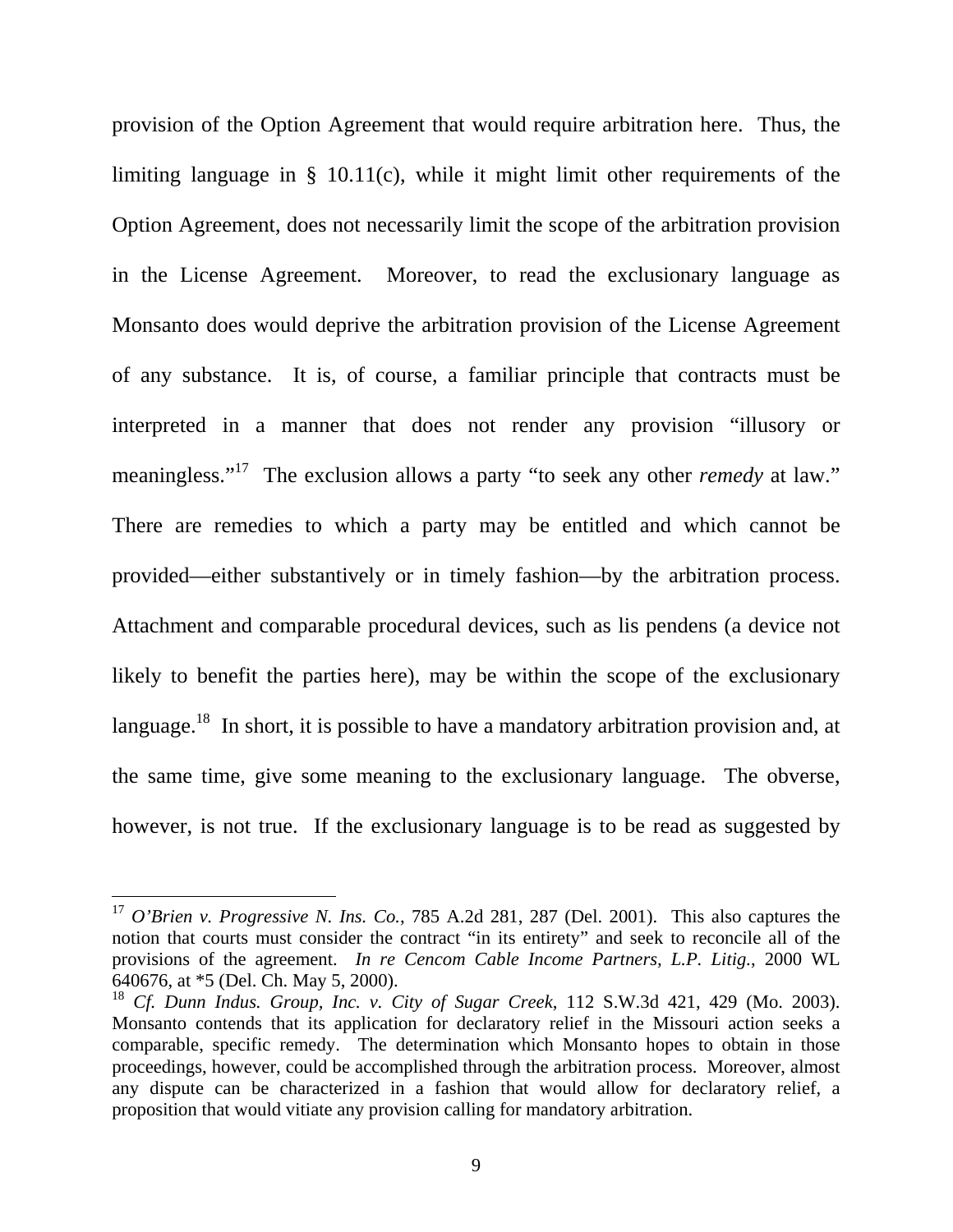Monsanto, the mandatory arbitration provision of the License Agreement would be of no moment. To read the License Agreement, which clearly anticipates mandatory arbitration, as incorporating a dangling exclusionary clause from the Option Agreement and, thus, depriving all parties of any right to mandatory arbitration would not, and could not, be consistent with the parties' shared expectations when they entered into the License Agreement several years after entry into the Option Agreement.<sup>19</sup> Thus, the exclusionary language of  $\S$  10.11(c) of the Option Agreement does not preclude D&PL from insisting upon mandatory arbitration of its dispute with Monsanto over implementation of the ICS.<sup>20</sup>

 Finally, Monsanto notes differences in the words chosen by the drafters of the arbitration provisions of the two agreements. Both agreements require (by

 $19$  This analysis may be more complicated than necessary. The exclusionary language only limits the range of § 10.11 of the Option Agreement; the duty to arbitrate at issue here emanates from the License Agreement.

 $20$  This conclusion is supported by two well-established principles, neither of which conflicts with the Court's function to apply basic contract principles in determining whether or not the parties agreed to arbitrate their dispute: (1) "the policy in favor of arbitration requires that doubts regarding whether a claim should be arbitrated, rather than litigated, be resolved in favor of arbitration," *Willie Gary LLC*, 2006 WL 75309, at \*5, and (2) "[i]n the absence of any express provision excluding a particular grievance from arbitration . . . only the most forceful evidence of a purpose to exclude the claim from arbitration can prevail, particularly where, as here, the exclusion clause is vague and the arbitration clause quite broad." *United Steelworkers of Am. v. Warrior & Gulf Navigation Co.*, 363 U.S. 574, 584-85 (1960); *see also Worthy v. Payne*, 1998 WL 82992, at \*1 (Del. Ch. Feb. 12, 1998).

The Court need not resolve the question of whether the initial clause of  $\S$  10.11(c) of the Option Agreement—"[p]ending resolution of any Dispute"—modifies the exclusionary language of the final clause of the last sentence of that subsection. The Court notes, however, that a reasonable interpretation of the language and structure of subsection (c) would suggest that the subsection was intended only to set forth the rights of parties while resolution of a dispute is pending—*i.e.*, during arbitration.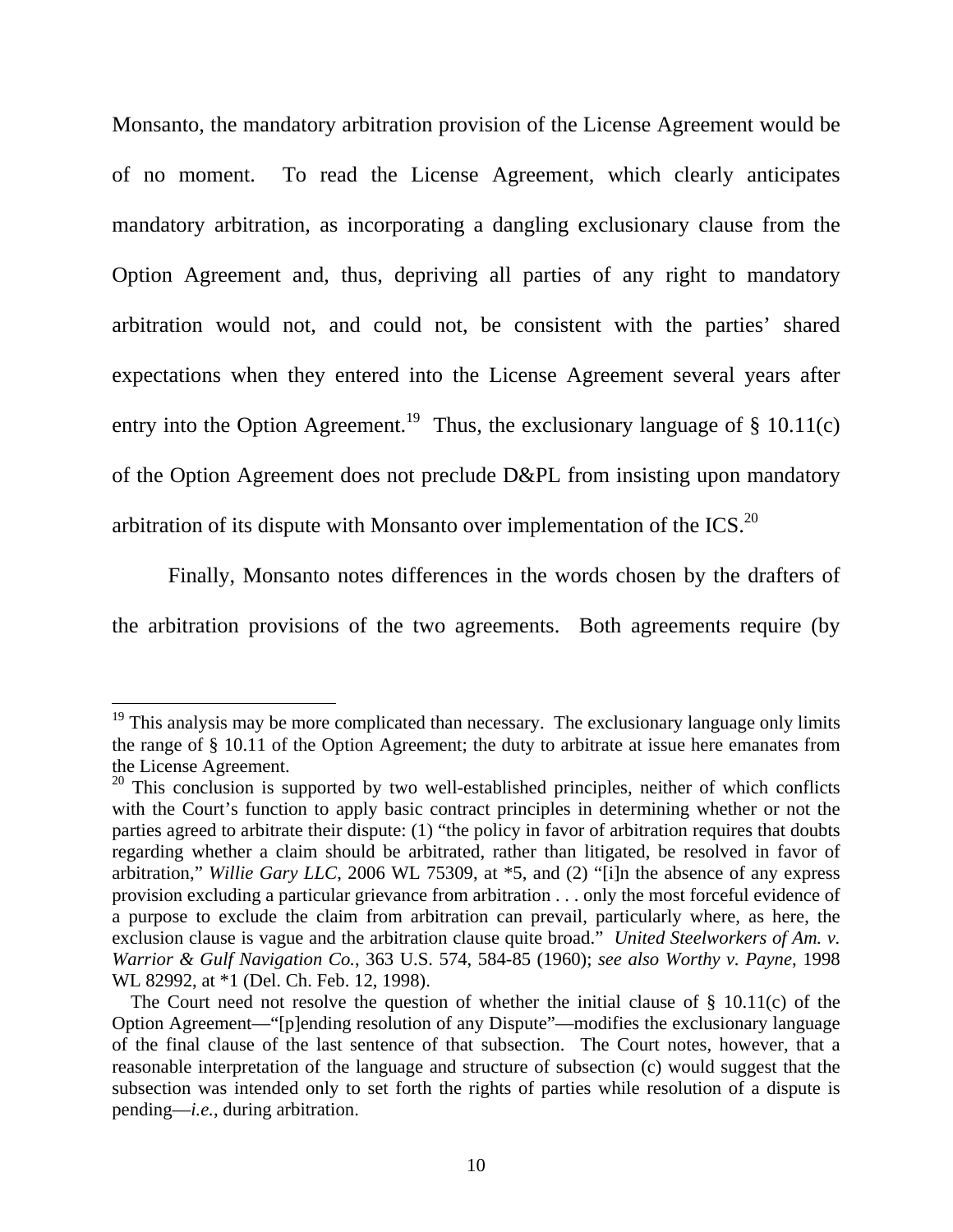using the word "shall") that disputes initially be submitted for senior executive review. If that fails, the next step, arbitration, is implemented under different language. Under the License Agreement, the "dispute shall be finally settled by binding arbitration," but, under the Option Agreement, "any party *may* invoke the . . . arbitration rights." This distinction, Monsanto argues, gave it the choice of whether to arbitrate or not. In essence, Monsanto contends, that as the first to file for either arbitration or judicial relief, it had the choice of forum for dispute resolution.21 If the parties had addressed arbitration only through the Option Agreement, Monsanto's argument might have had some heft. The Option Agreement, however, should not be read in isolation. As with application of § 10.11(c) of the Option Agreement, the use of "may" in § 10.11(b) of the Option Agreement cannot be read to defeat the clear intent of the parties to submit disputes under the License Agreement to binding arbitration. Moreover, by § 10.11(b) of the Option Agreement, "any party" is entitled to arbitration.<sup>22</sup> Monsanto's reading of § 10.11(b) denies this choice to D&PL. Furthermore, that "any party" may invoke arbitration refutes Monsanto's contention that it is entitled to litigate the dispute because it filed first.

<sup>&</sup>lt;sup>21</sup> Monsanto does not explain why it could file the Missouri action in compliance with  $\S$  10.11 of the Option Agreement without first having gone through the process of senior executive review envisioned by § 10.11(a) of that agreement.

<sup>&</sup>lt;sup>22</sup> By § 10.11(b)(1) of the Option Agreement, once a party exercises its right to "invoke" arbitration, "[t]he dispute shall be referred to arbitration . . . ."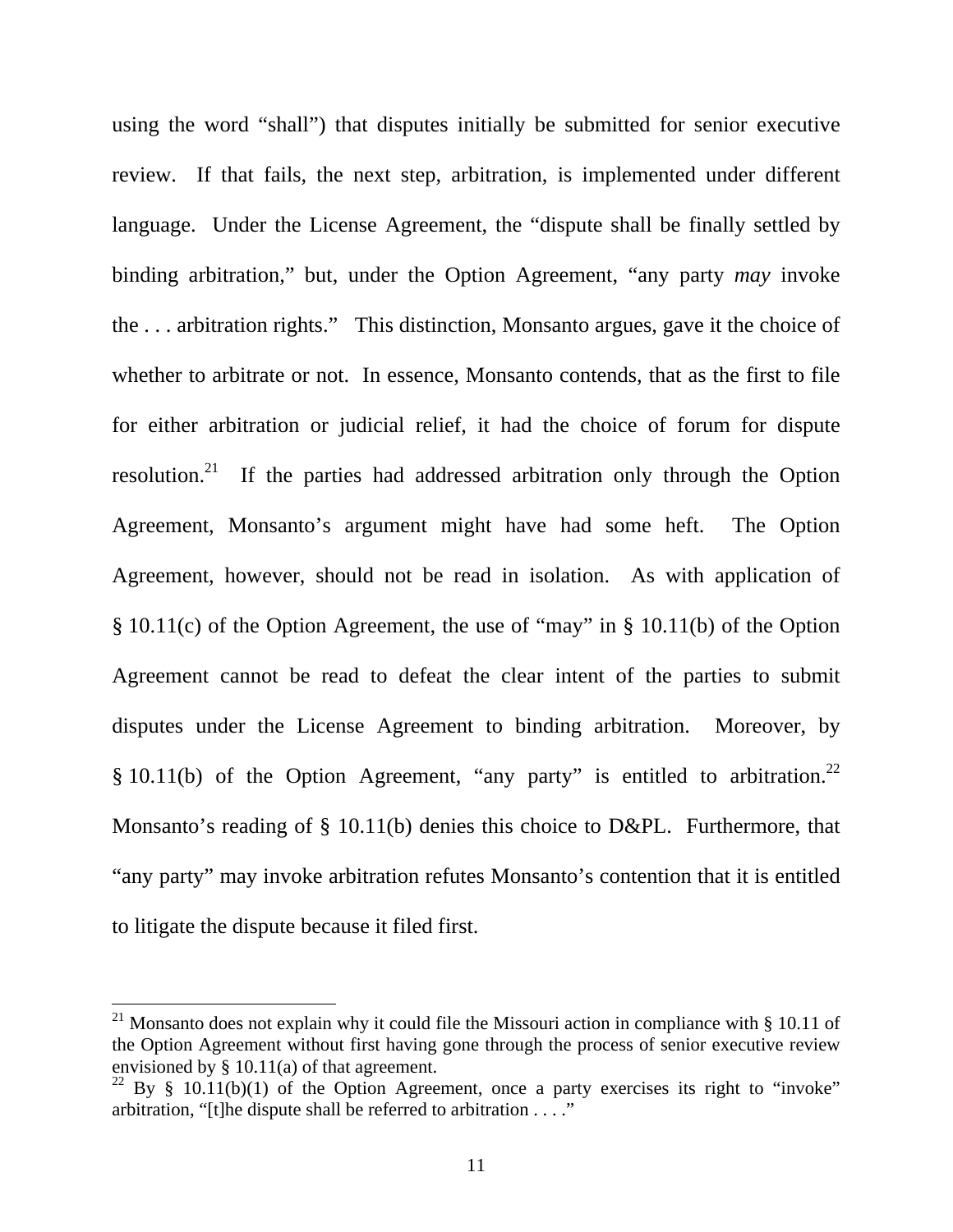In summary, the License Agreement and the Option Agreement express the parties' shared intention that disputes under the License Agreement, such as their dispute involving the ICS, be submitted to binding arbitration.<sup>23</sup>

## **VIII.**

 A party who has "actively participated in a lawsuit or taken other action inconsistent with the right to arbitration<sup> $24$ </sup> will be deemed to have waived its right to insist upon binding arbitration. The "public policy favoring arbitration," however, results in a "strong presumption against waiver."<sup>25</sup> Monsanto argues that D&PL waived its right to arbitration through its conduct both in this Court and in the Missouri action. In this action, it sought a preliminary injunction against implementation of the ICS pending arbitration. Although expedited proceedings are available in the arbitration forum,<sup>26</sup> the seeking of interim injunctive relief from a court may be necessary in order to allow for a viable arbitration remedy. Indeed, D&PL's intentions were clearly set forth in the "Wherefore" clause of its complaint: "to preserve its rights pending arbitration . . . until such time as the Dispute is resolved by the alternative dispute resolution proceedings provided in

 $^{23}$  Monsanto contends that any such conclusion would be in conflict with this Court's decision in *Willie Gary LLC*. *See* 2006 WL 75309. There, unlike here, the Court was confronted with claims that fell within the scope of the carve-out from the arbitration obligation that affirmatively allowed and authorized parties to seek injunction, specific performance, and dissolution in the courts.

<sup>24</sup> *Falcon Steel Co. v. Weber Eng'g Co., Inc.*, 517 A.2d 281, 288 (Del. Ch. 1986).

<sup>25</sup> *Town of Smyrna v. Kent County Levy Court*, 2004 WL 2671745, at \*3 (Del. Ch. Nov. 9, 2004).

<sup>26</sup> *See* American Arbitration Association Rules R-34(a), -43(a)-(b).